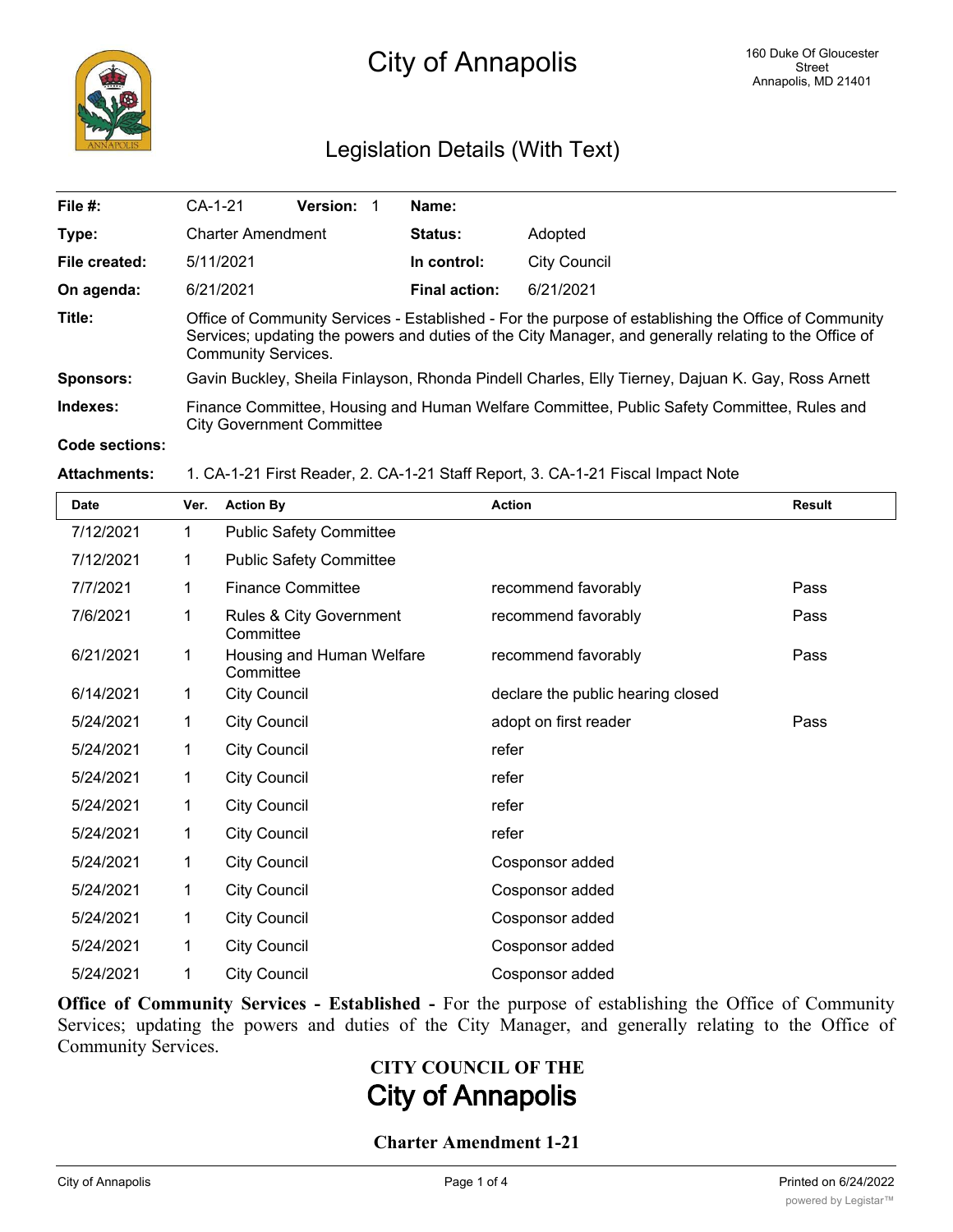### **Introduced by: Mayor Buckley Co-sponsored by: Alderwoman Finlayson, Alderwoman Pindell Charles, Alderwoman Tierney, Alderman Gay, Alderman Arnett**

**Referred to Finance Committee Housing and Human Welfare Committee Public Safety Committee Rules and City Government Committee 90 day Rule:\_\_\_\_\_\_\_\_\_\_**

#### **A CHARTER AMENDMENT** Resolution concerning

#### **Office of Community Services - Established**

- **FOR** the purpose of establishing the Office of Community Services; updating the powers and duties of the City Manager, and generally relating to the Office of Community Services.
- **BY** repealing and reenacting with amendments the following portion of the Annapolis Charter: Article VI, Section 2B

**SECTION I: BE IT RESOLVED BY THE ANNAPOLIS CITY COUNCIL** that the Charter of the City of Annapolis shall be amended to read as follows:

#### **THE CHARTER Article VI - OPERATIONS**

#### **Sec. 2B. City manager.**

- (a) There shall be a city manager in the office of the mayor who shall be the chief administrative officer of the city. The city manager shall be the direct subordinate of the mayor and shall have supervisory authority over the deputy city manager for resilience and sustainability and department directors as provided for by the City's organizational chart that is prepared by the mayor and accepted by the City Council.
- (b) The city manager shall be appointed by the mayor and confirmed by the city council based solely on his or her experience and credentials as a city manager. The city manager may be removed from office by the mayor or by the City Council. The city manager shall have had, prior to appointment, an advanced degree in business or public administration from an accredited college or university and at least eight years' experience in local government management at the executive level. The city manager shall be thoroughly familiar with contemporary budgeting and accounting practices.
- (c) The city manager shall devote full time to the duties of the office.
- (d) The compensation of the city manager shall be fixed by the mayor according to the provisions of an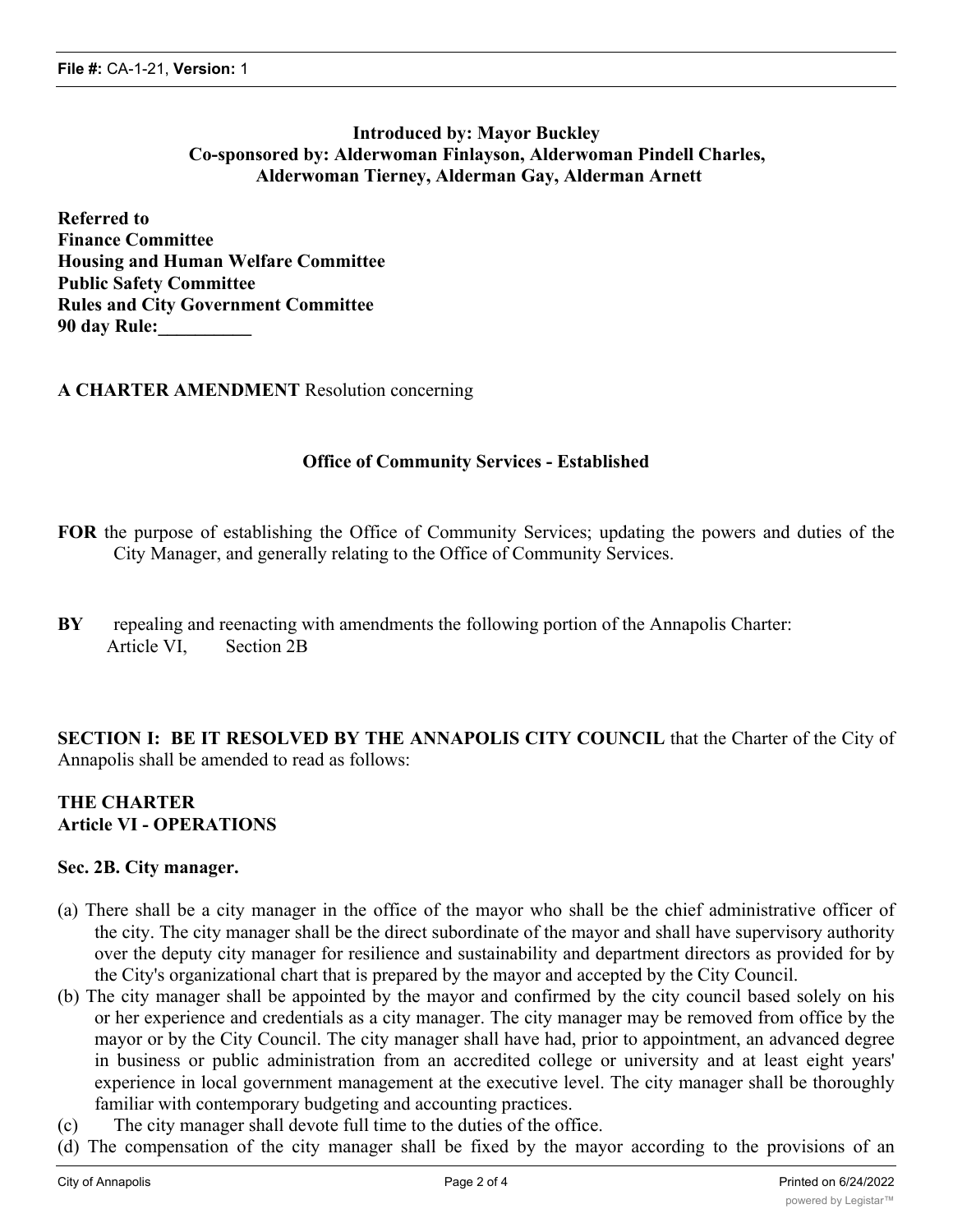executive pay plan formulated by the Council Compensation Commission and adopted by ordinance. If the city manager is hired during an interim year, the mayor and council shall determine the compensation based upon the recommendations from the Finance Committee.

- (e) The city manager shall have the following additional powers and duties:
	- (1) To administer the day-to-day operations of the municipal government and oversee the delivery of municipal services;
	- (2) To exercise supervisory authority over the deputy city manager for resilience and sustainability and department directors, as provided for by the City's organizational chart that is prepared by the mayor and accepted by the City Council;
	- (3) To direct the operations of the city government;
	- (4) To supervise the preparation of the city budget;
	- (5) To advise the mayor and City Council in the formation of policy and the implementation of plans to address demands for municipal services, enhance the quality of life, and strengthen the economic vitality of the city;
	- (5) To perform such duties not inconsistent with this Charter as may be delegated by the mayor from time to time;
	- (7) To provide a monthly status report summarizing recent noteworthy activities of city operation including department and office updates, performance management milestones, and activities of the mayor's office. The monthly city manager's report shall be posted on the city's website and available to the public; and sequentially renumber the subsequent paragraphs accordingly;
	- (8) To adjust parking rates in City-owned parking garages and parking lots to the extent permitted, pursuant to 12.04.040 A.6. of the Code of the City of Annapolis. The City Manager may appoint a designee to determine any such adjustments to parking rates in City-owned parking garages and parking lots;
	- $(9)$  To supervise the daily operations of the office of management information technology; and
	- (10) TO SUPERVISE THE DAILY OPERATIONS OF THE OFFICE OF COMMUNITY SERVICES; AND
	- $(1011)$  To supervise the daily operations of the human resources office of the city, including:
		- (i) Administering a civil service system;
		- (ii) Conducting investigations and examinations for appointment or promotion in the civil service; and
		- (iii) Administering certain other activities related to the payment, benefits, training, discipline, and retirement of city officials and employees.
- (f) In the event of a vacancy in the position of city manager, the mayor shall promptly appoint a qualified person to serve as acting city manager. The acting city manager may exercise all the powers of the city manager and enjoys the same immunity accorded the city manager. The acting city manager shall receive such compensation as determined by the mayor that is consistent with the executive pay plan. However, if the position of city manager remains vacant for more than six months, no compensation may be paid to an acting city manager without the approval of the Council at every six-month interval.

**SECTION II: AND BE IT FURTHER RESOLVED BY THE ANNAPOLIS CITY COUNCIL** that a notice of public hearing was published on the proposed charter amendment, at least 21 days in advance of the public hearing that was held on .

**SECTION III: AND BE IT FURTHER RESOLVED BY THE ANNAPOLIS CITY COUNCIL** that the date of adoption of this Resolution is  $\qquad$ , 2021, and the amendments of the Charter of the City of Annapolis,